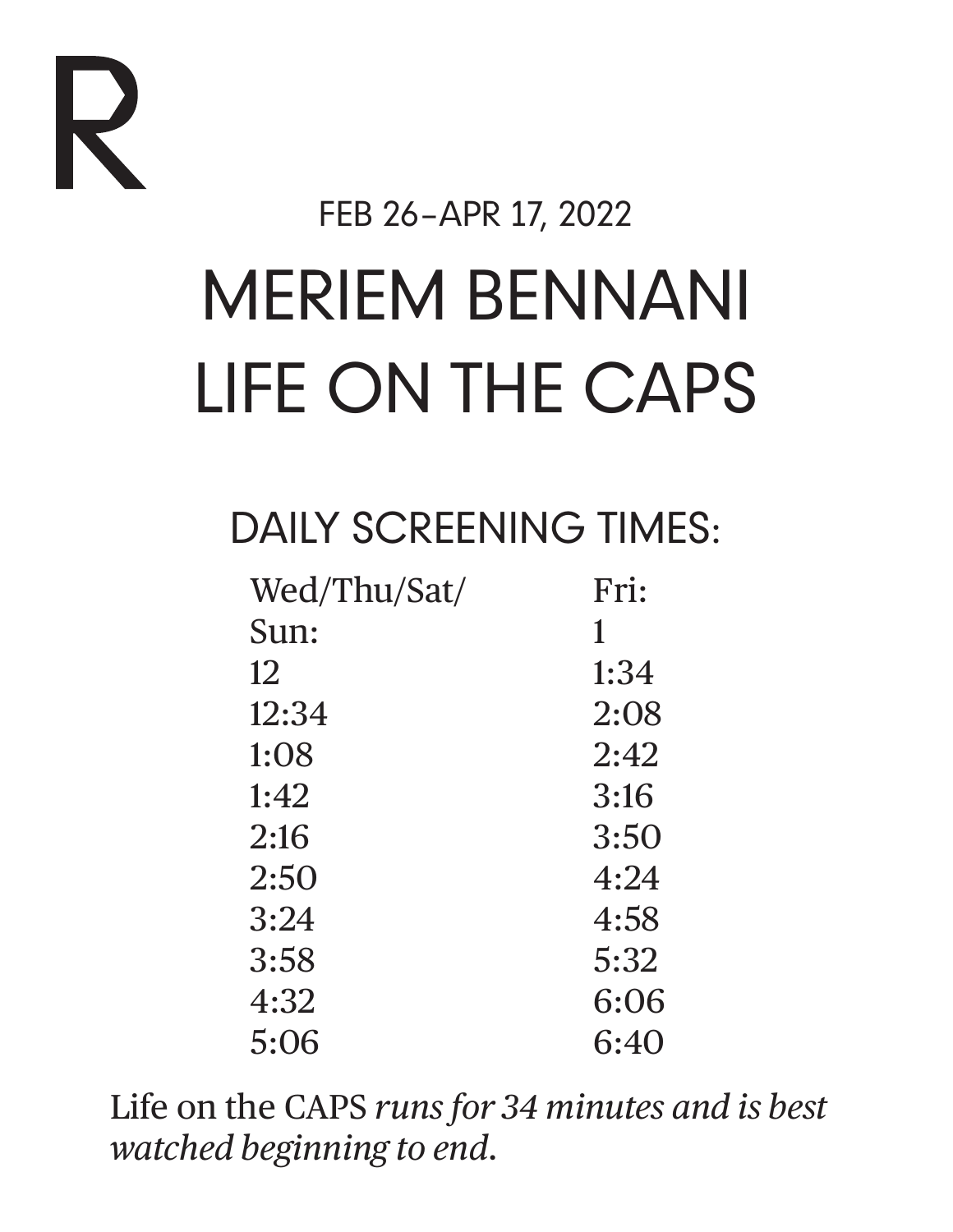### **ABOUT THE FILM**

*Life on the CAPS* (2022) is a new chapter in Meriem Bennani's film trilogy of the same name, set in a supernatural, dystopian future surrounding a fictional island in the middle of the Atlantic Ocean. This new work is a result of the artist's research and reflections on the histories of island societies, biotechnology, and vernacular music. Layering live action footage and computer-generated animation, Bennani intuitively adapts editing techniques that evoke documentary film, science-fiction, phone footage, music videos, and reality TV. Her one-person exhibition at the Renaissance Society will mark the debut of this personal, electric yet melancholic consideration of what it is to live in a state of limbo.

In the world of the CAPS, teleportation has replaced air travel, and displaced populations utilize this portal to cross oceans and borders. Over three generations, what started as a detention camp has developed into a bustling megalopolis where the descendents of families who "illegally" teleported, as told by their cartoon crocodile avatars, are held by the state (together with luxury condo printers, DNA pills, frozen Oreos, and cargo ships with new cars).

Kamal, the main character we follow through the story, got himself a new body, doubling his life span in the hope to take part in a CAPS liberation movement and fight for causes that are impossible to solve "within one's lifetime." Although ideas of protests and the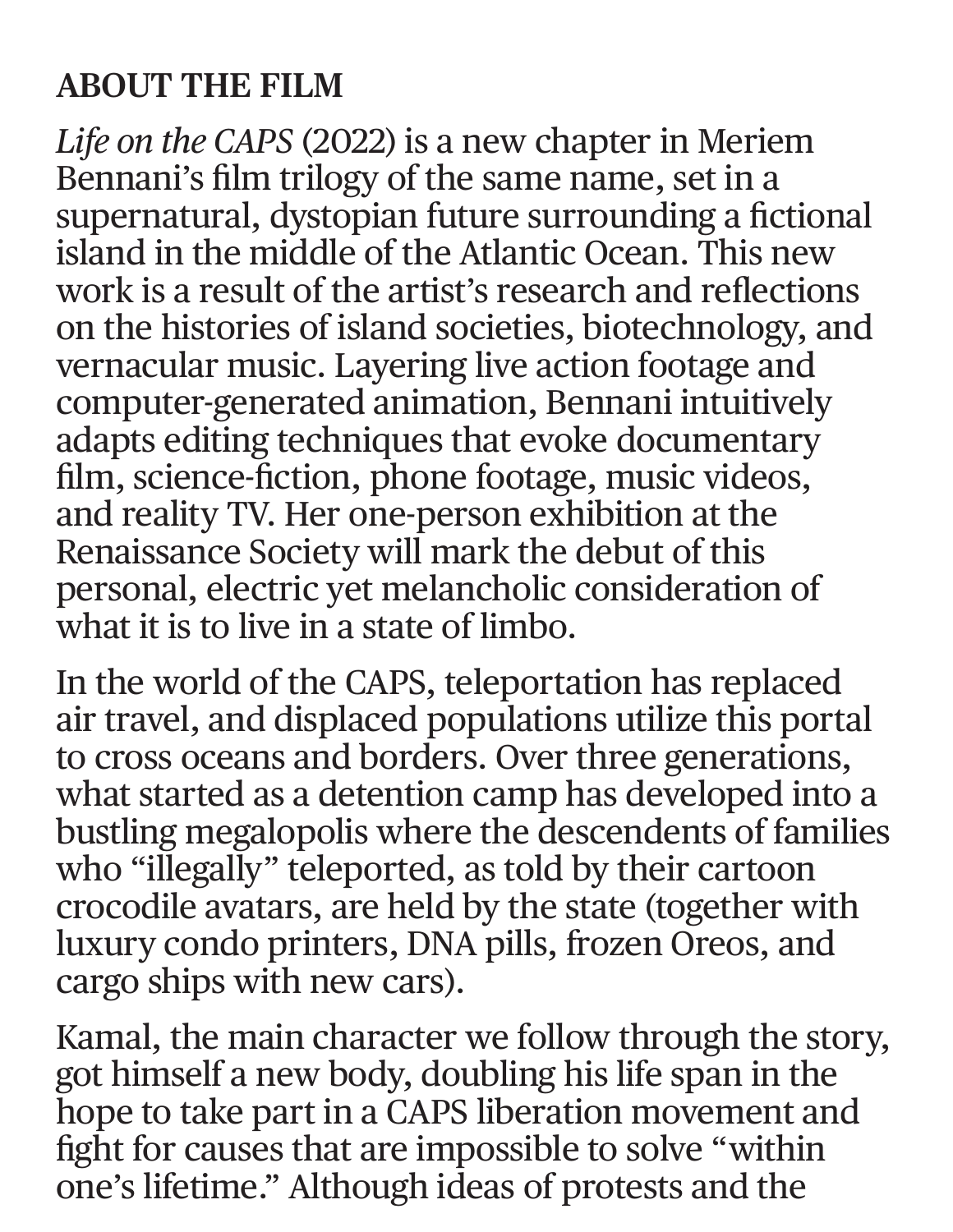political potential of group action were the initial prompts for this new chapter, they quickly moved to the background. What came forward is a narrative of one person's experience in transition (between places, ages, bodies) and diasporic longing for a place or a time that will never be experienced again.

Seemingly apart from the world of daily experience, yet completely of it, *Life on the CAPS* blurs and bends realms of the psychological and physical, myth-making and real life, that we are programmed to believe are innately separate, but which Bennani's film reveals are deeply intertwined in an individual's life under the nation state. Using sci-fi as a tool to abstract cultural specificities rather than speculate about the future, Bennani takes full liberties afforded by this genre while still relying on the situated subjectivities of her characters. This work in particular owes much to Bennani's intimate connections with collaborating actors, DJs, and other musicians, including musician and producer Fatima Al Qadiri who scored the piece.

Enacting a variety of cunning shifts, *Life on the CAPS* moves fluidly from the imaginary to the geopolitical, between microscopic scale of DNA and the global eye of surveillance, the power of individual experience and power of collectivity, building on an emotive, formal experimentation that refutes boundaries.

Curated by Myriam Ben Salah.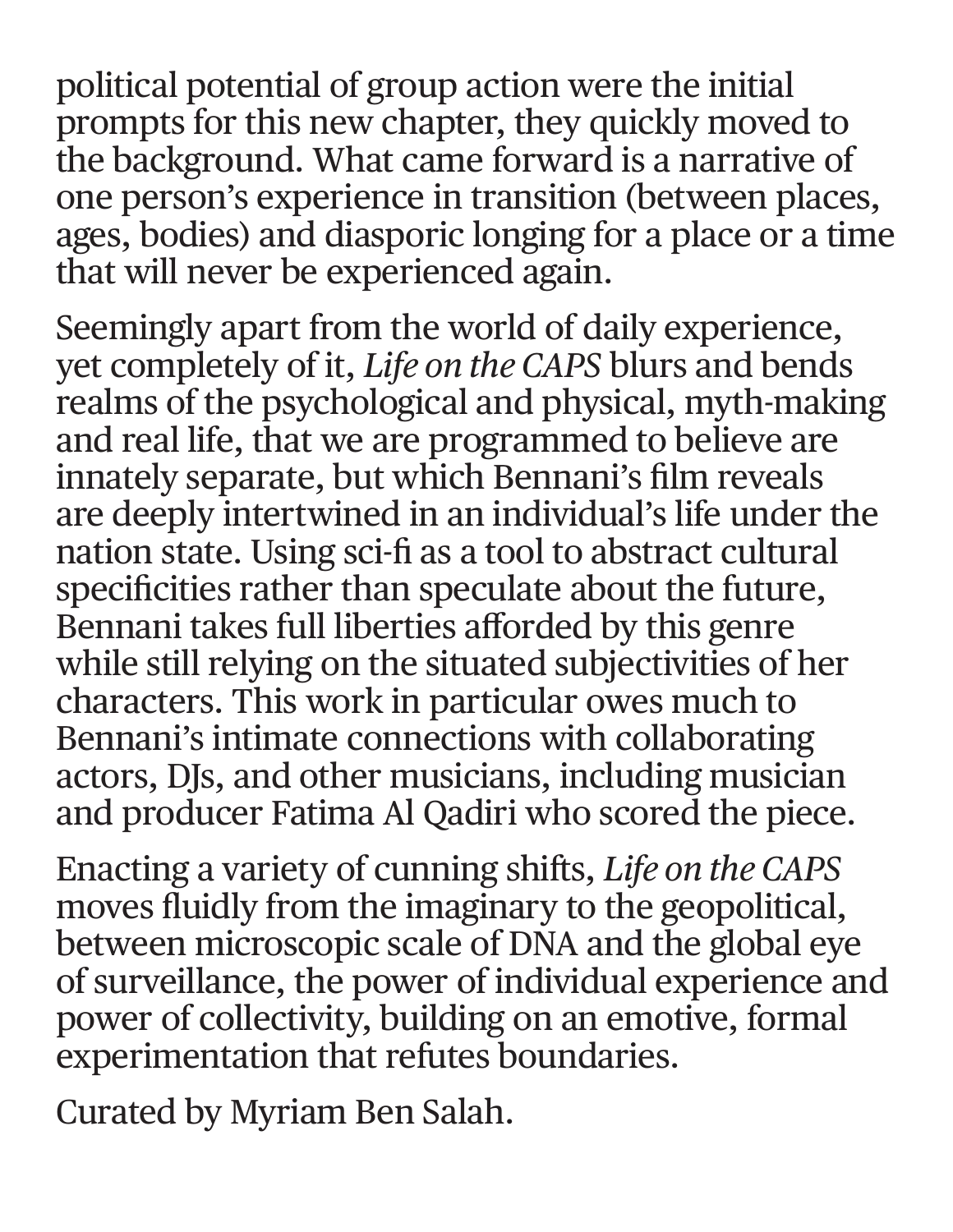Life on the CAPS (2022) *is a co-commission with Nottingham Contemporary, UK where it will be presented May 7–September 4, 2022.*

### **ABOUT THE ARTIST**

Meriem Bennani (b. 1988 in Rabat, Morocco) lives and works in Brooklyn, New York. She has been developing a shape-shifting practice of films, sculptures and immersive installations, composed with a subtle agility to question our contemporary society and its fractured systems, individual identity, and ubiquitous dominance of digital technologies. Bennani's work has been shown at the Whitney Museum of American Art, MoMA PS1, The Guggenheim Museum, Art Dubai, The Fondation Louis Vuitton, Public Art Fund, The Kitchen, and CLEARING, among other venues.

*This exhibiton is made possible by Marilyn and Larry Fields. Major annual support for the Renaissance Society is provided by 247 and The Andy Warhol Foundation for the Visual Arts. Additional annual support is provided by The MacArthur Fund for Culture, Equity, and the Arts at Prince and The Provost's Discretionary Fund at the University of Chicago. This program is partially supported by a grant from the Illinois Arts Council Agency.*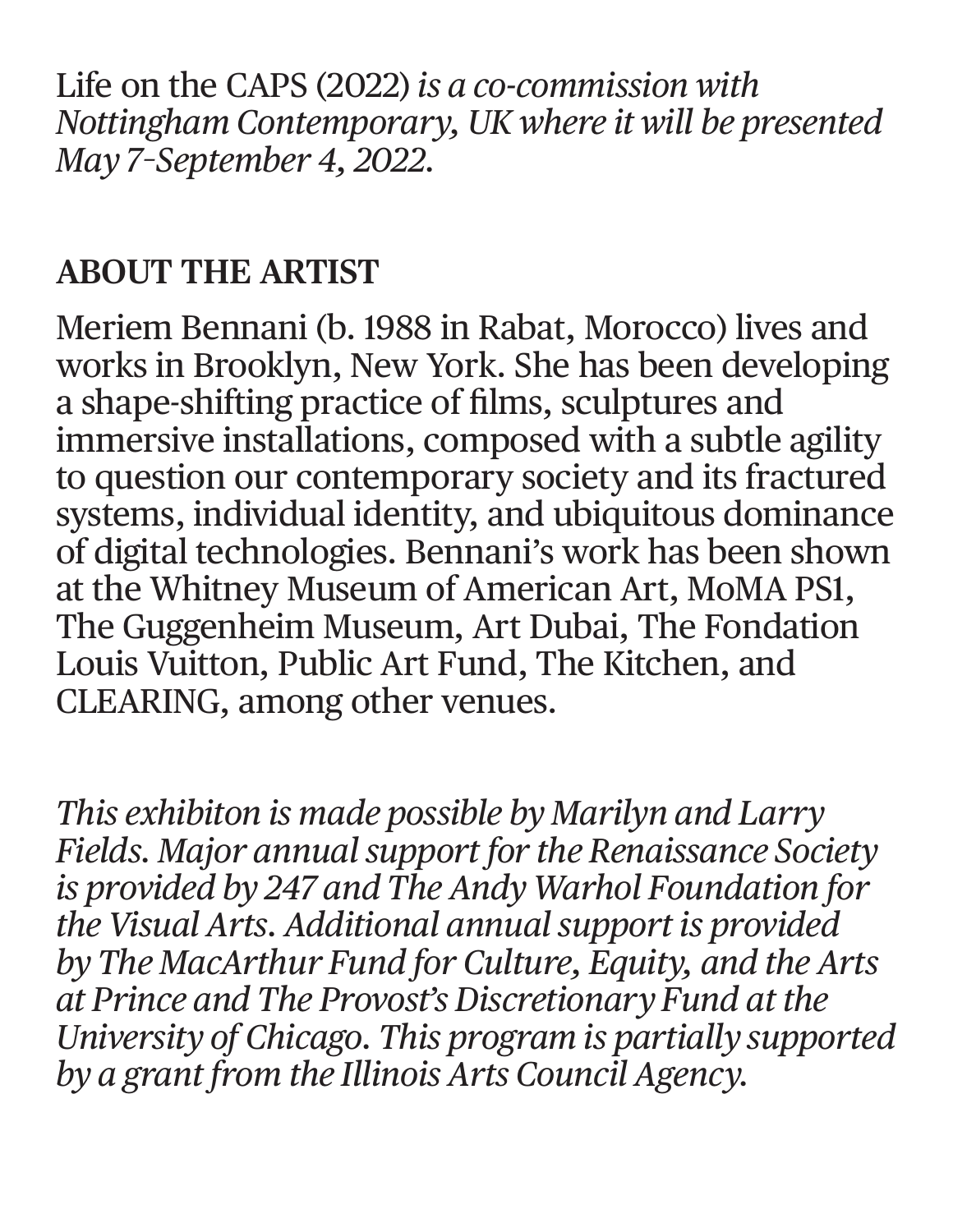# **FILM CREDITS**

KAMAL EL JADID in the role of Kamal, AMINE EL BAHI in the role of Amyn, Score by FATIMA AL QADIRI, Cinematography by ALEX GVOJIC, Second Camera by ORIAN BARKI

with

#### AZIZ BOUYABRINE, CHAMSEDDINE MOUHADDAB, IZGAR BELRHALI

Asmaa Alkou, Mohamed Darmouch, Ouijdane Boukachabine, Saida Idlmouden, Abderrahmane Bahouali, Hicham Ait Braim, Mustapha Lahmidi, Jouchi Jamal, Abdel Mounaim Soual, Mohamed Reda Bamadane, Mohamed Bimari. And the members of l'Association Ennakhil Pour la Dakka et chants Populaires, Abdelghani Grigaate, Mouhssin Alkam, Mohamed Bensalloum, Mohcine Elmaaraoui, Mohamed Braghni, Moulay Ahmed Achaga, Mustapha Alkam, Najib Latif, Samir Akrab, Salah Eddine Essettou, Salah Belhimer, Ouadiaa Abouhanbal, mad Zouihil, Abderrahim Gamroud, Abdelali Arban, Abdellatif Bestaoui, Abderrahim Ait Joudi, Hicham Essadany, Hassan Boufoulous, Hassan Bouyabrine, Khalid Alkam, Boumeian Zehoua, Bouchra Erreyahi, Hajiba Serouane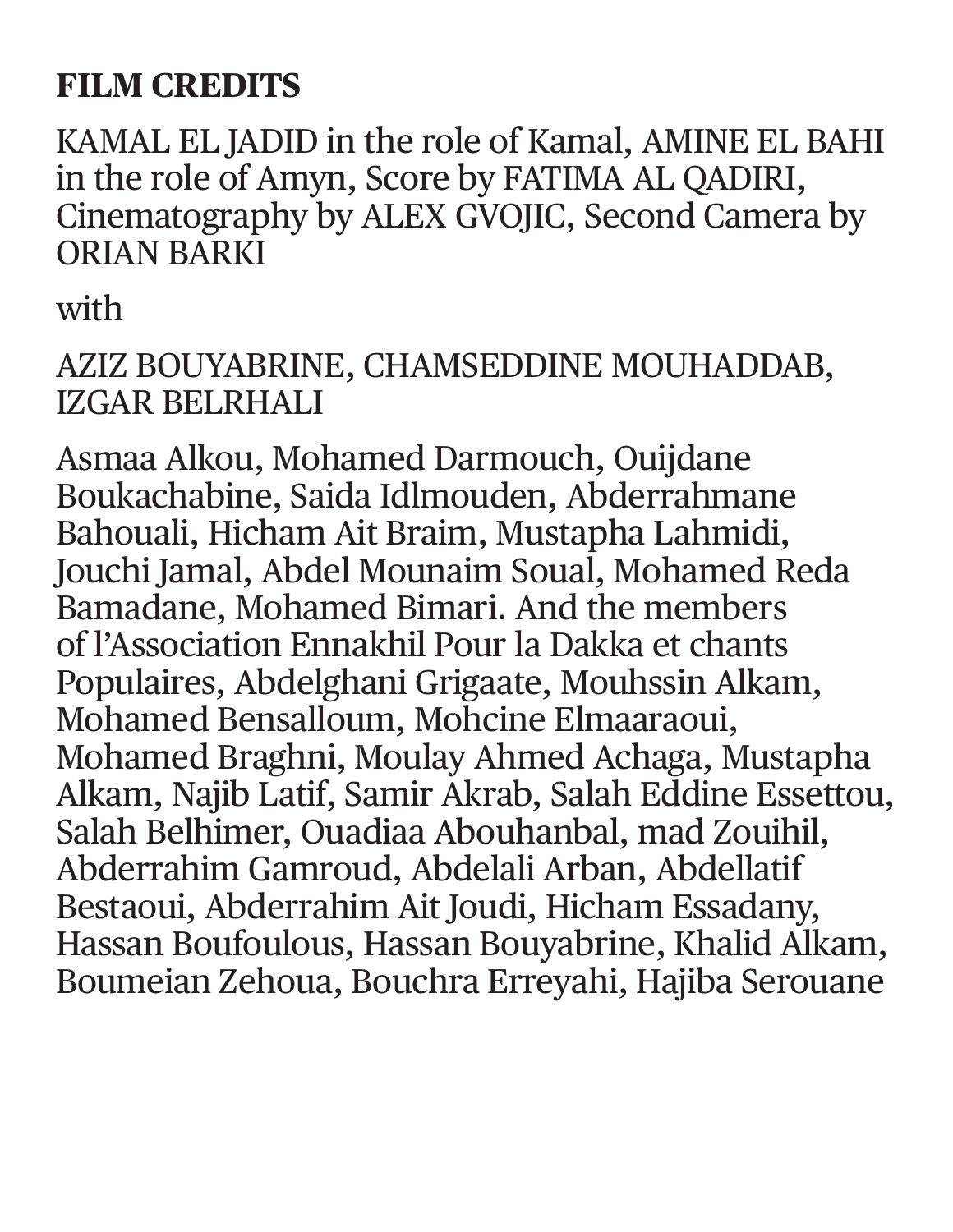# **PRODUCTION**

Z FILMS. Producer: Zhor Fassi Fihri, Production Director: Amina Ben Haddou, Production Coordinator: Khalid Chouifi, Production Coordinator: Othmane Chkili

#### **CREW**

First Assistant Camera: Amine Tassouka, Second Assistant Camera: Hamza Tassouka, Back Up: Oumaima Raji, Video Feedback: Youssef Hadni, Sound: Othmane Ismaili Alaoui, Perchman: Yassir Charaf, Studio Sound Engineer: Anis Berjamy, Gaffer: Hamid Jerrar, Gaffer Assistant: Mohamed Chekkouri, Bestboy: Zakaria Lagdani, Crane Operator: Abdelkader Hakim, Grip: Moulay Mustapha El Idrissi, Grip Assistant: Ahmed Nawawi, Grip: Moulay Ahmed El Idrissi, Gear Supplier: TFS, Lighting Truck and Camera Van: La rivière tours

#### **POST PRODUCTION**

Sound design and sound mix: James Kelly, Colorist: Ben Federman